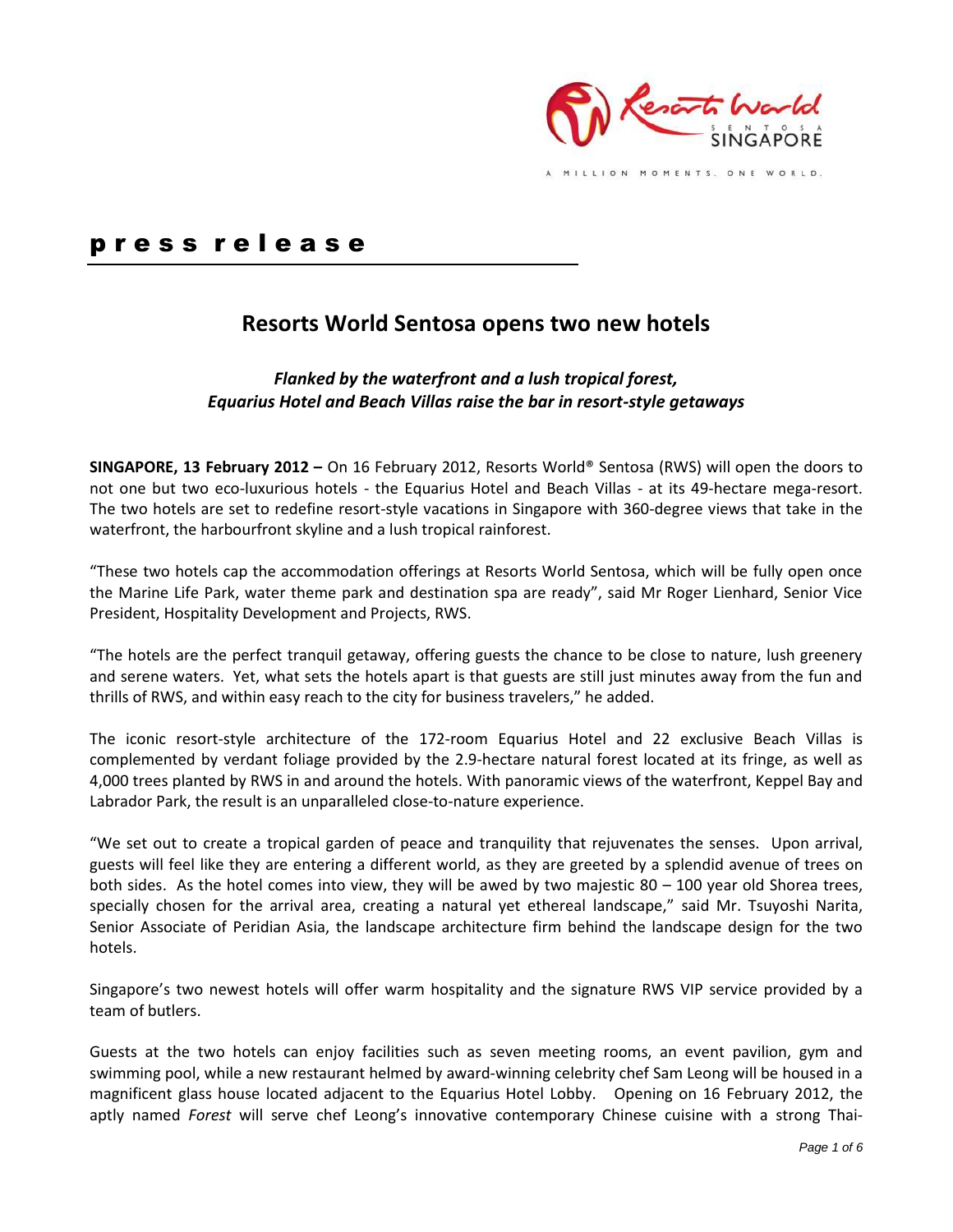influence. Guests are also located steps away from the upcoming Marine Life Park, a water theme park and a world class luxury spa, offering a one-of-the-kind experience.

The two hotels are designed and conceptualised by award-winning American architectural firm, Michael Graves & Associates, in collaboration with DP Architects Pte Ltd, as well as interior design firms Dpd + Pte Ltd and Diana Simpson Design.

The opening of the Equarius Hotel and Beach Villas marks another milestone for RWS, bringing Singapore's first integrated resort closer to its position as Asia's number one family-holiday destination. In addition to the two new hotels, two treetop lofts above the canopy of the forest and 11 two-storey ocean suites situated within the Marine Life Park will be launched at a later date. Still to come also are a destination spa by world renowned UK spa brand ESPA, a water theme park and the world's largest oceanarium - the Marine Life Park.

All six hotels at the resort, including the newly-opened Equarius Hotel and Beach Villas, are owned and operated by RWS. From 16 February to 31 June only, special packages for the two hotels are available through the RWS website and authorised travel agents.

- Ends -

#### **About Resorts World Sentosa**

Resorts World Sentosa (RWS), Singapore's first integrated resort is located on the resort island of Sentosa. Spanning 49 hectares, the resort has welcomed over 15 million visitors in 2010 since it opened in January of that year. RWS is home to the region's first-and-only Universal Studios theme park, a Maritime Experiential Museum and Aquarium, a casino, luxurious accommodation in six unique hotels, the Resorts World Convention Center, celebrity chef restaurants as well as specialty retail outlets. The resort also offers entertainment ranging from its resident theatrical circus spectacular Voyage de la Vie, to public attractions such as the Crane Dance and the Lake of Dreams. Still to come are a destination spa and the world's largest oceanarium, the Marine Life Park. Resorts World Sentosa is wholly owned by Genting Singapore, a company of the Genting Group. For more information, please visit [www.rwsentosa.com.](http://www.rwsentosa.com/)

#### **MEDIA CONTACTS:**

#### **Resorts World® Sentosa**

Angeline Ng Tel: + 65 6577 9772 Cell: +65 9773 9598 [angeline.ng@rwsentosa.com](mailto:Angeline.ng@rwsentosa.com)

# **Weber Shandwick Singapore (for Resorts World® Sentosa)**

Danny Cham / Wendy Toh Tel: +65 6825 8044 / 8038 Cell: +65 9696 9128 / 9027 2457 [dcham@webershandwick.com](mailto:dcham@webershandwick.com) [/ wtoh@webershandwick.com](mailto:wtoh@webershandwick.com)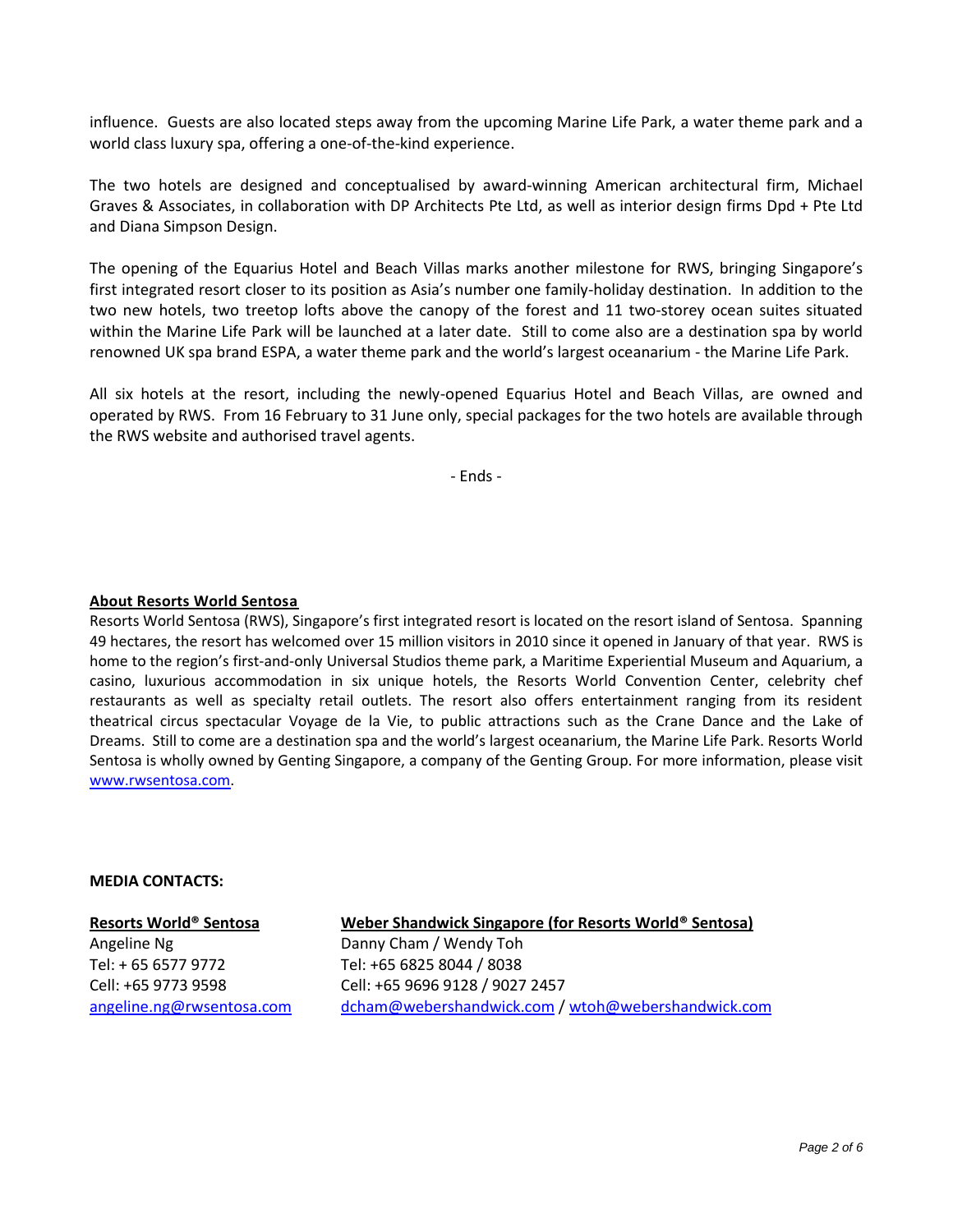# **Enjoy plush comfort indoors and lush surrounds outdoors**

Guests can take in the idyllic sights and sounds of the rich tropical rainforest as they drive up the majestic tree-lined avenue leading to the entrance courtyard of Equarius Hotel and Beach Villas, where their stay begins at Nature's unique address.

# **About Equarius Hotel**



*Designed to be linear in architecture, the seven-storey Equarius Hotel offers a selection of two different views: Marine Life Park/ Beach Villas view and Hill view*



*Inspired by nature, the design of Equarius Hotel deluxe rooms echo its tropical theme.* 

Designed to be linear in architecture, the seven-storey Equarius Hotel offers views of the resort with its beautiful free form pool or a panoramic view of the Mount Imbiah hills and rainforest from the balconies of its rooms.

Equarius Hotel has a unique range of 172 wellappointed guest rooms with balconies, comprising 136 deluxe rooms (51 square metres) – one of the most spacious deluxe rooms in Singapore; 30 garden rooms (approx 139 square metres), each with a large patio and a private garden or direct access to the hotel swimming pool on ground level and six suites (102 square metres).

The interiors of the rooms at Equarius Hotel are inspired by the neutral tones of nature in palettes of brown, aubergine and sand. Accentuated by the use of furniture in a contrast of dark and light-coloured pine wood, the tropical theme is brought to life in a sleek style that is at once contemporary and colonial. Subtle touches like foliage patterns on the plush carpets and wallpaper further echo the tropical theme. Works of Ms. Laurence Meyer, known for her abstract painting and use of colours and textures to evoke emotions, adorn the walls of Equarius Hotel guestrooms.

Equarius Hotel is the perfect getaway for nature-lovers or couples looking for a serene stay that lets them take a respite from the bustling city-state and rediscover nature.

*172 keys, including Deluxe Rooms, Deluxe Garden Rooms and Deluxe Suites. Rack rates from S\$800.*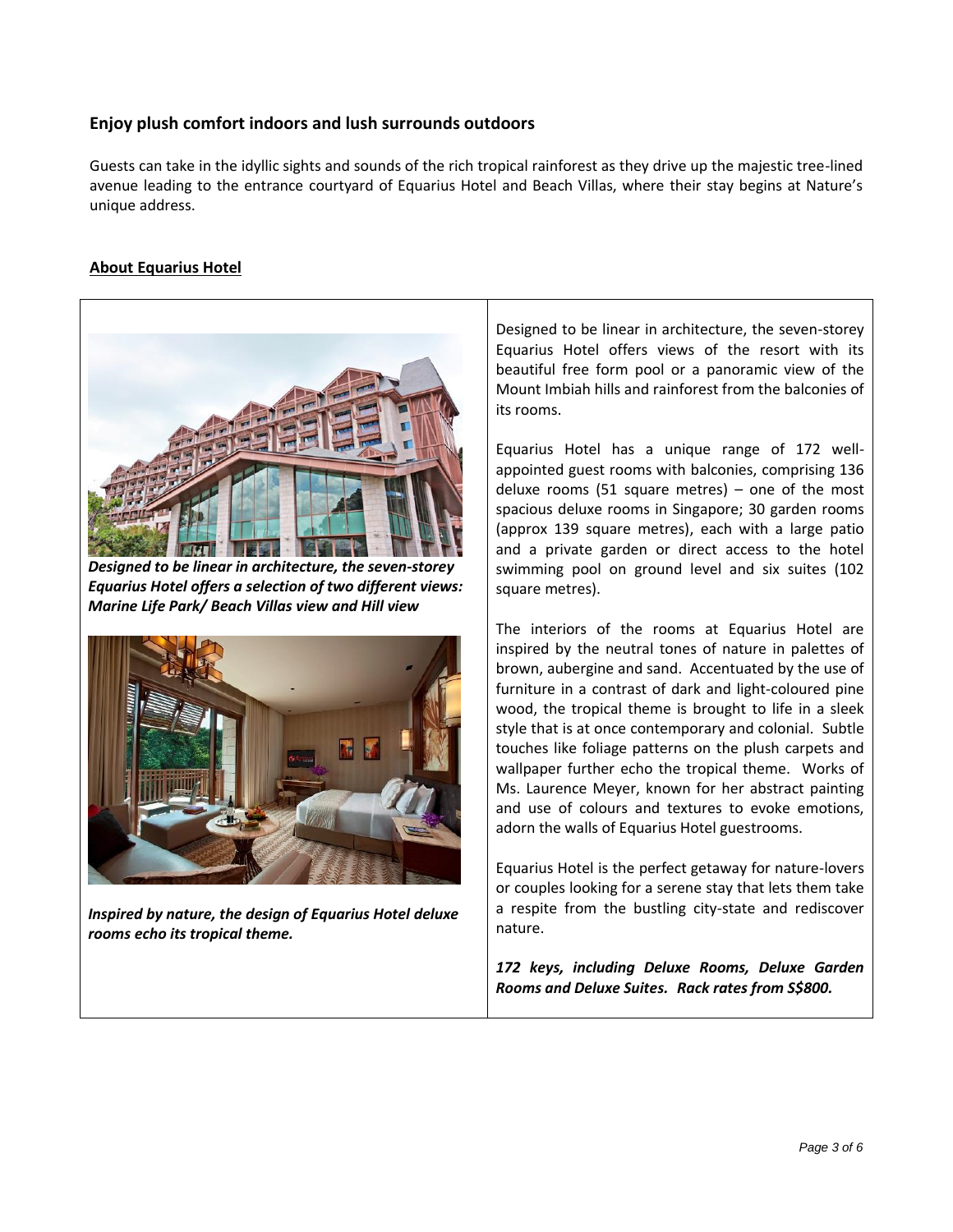## **About Beach Villas**





*A home away from home - the interiors of the Beach Villas are decked in a comfortable, contemporary style which is elegant yet homely.*

Sprinkled across the tranquil western tip of the integrated resort is a tropical sanctuary where 22 Beach Villas represent the epitome of exclusivity.

With a selection of villas with one, two or threebedrooms at a spacious 62, 182 and 301 square metres respectively, the Beach Villas offer the ultimate luxuriant tropical experience with direct access to the outdoor free form swimming pool surrounded by beautiful flora and greenery, views of the harbour from a private infinity-edge dip pool facing the waterfront or spectacular views of Keppel Bay and Labrador Park. The crown jewel is a four-bedroom two-storey villa (731 square metres) located on an elevated mound, which offers a view of the surrounding villas and the free-form pool.

The interiors of the Beach Villas are a modern take on a tropical retreat – clean lines, airy, light and designed to optimise views of the sea, coastal areas and lush foliage. The background palette is light and neutral, enriched with textural contrasts in timber, stone and natural materials and accented with bursts of warm color in fabrics, area rugs, artwork and artifacts. The result is a comfortable, contemporary style which is elegant yet homely.

All of the villas come with an outdoor pool pavilion, and a pantry, as well as a private spa treatment room, kitchenette and wine cellars in selected categories.

**22 keys, including One, Two, Three and Four-Bedroom Beach Villas.** *Rack rates from S\$1,200.*

### **Notes to Editor:**

1. Please use the corresponding captions for the above visuals.

2. High resolution images can be downloaded from link:

[ftp://wswresorts:wswresorts@omaedcftp001.interpublic.com](ftp://wswresorts:wswresorts@omaedcftp001.interpublic.com/)

*Username: wswresorts* | *Password: wswresorts* 

*3.* All images are to be attributed to:

*Resorts World Sentosa elements and all related indicia TM & © 2012 Resorts World at Sentosa Pte. Ltd. All Rights Reserved.*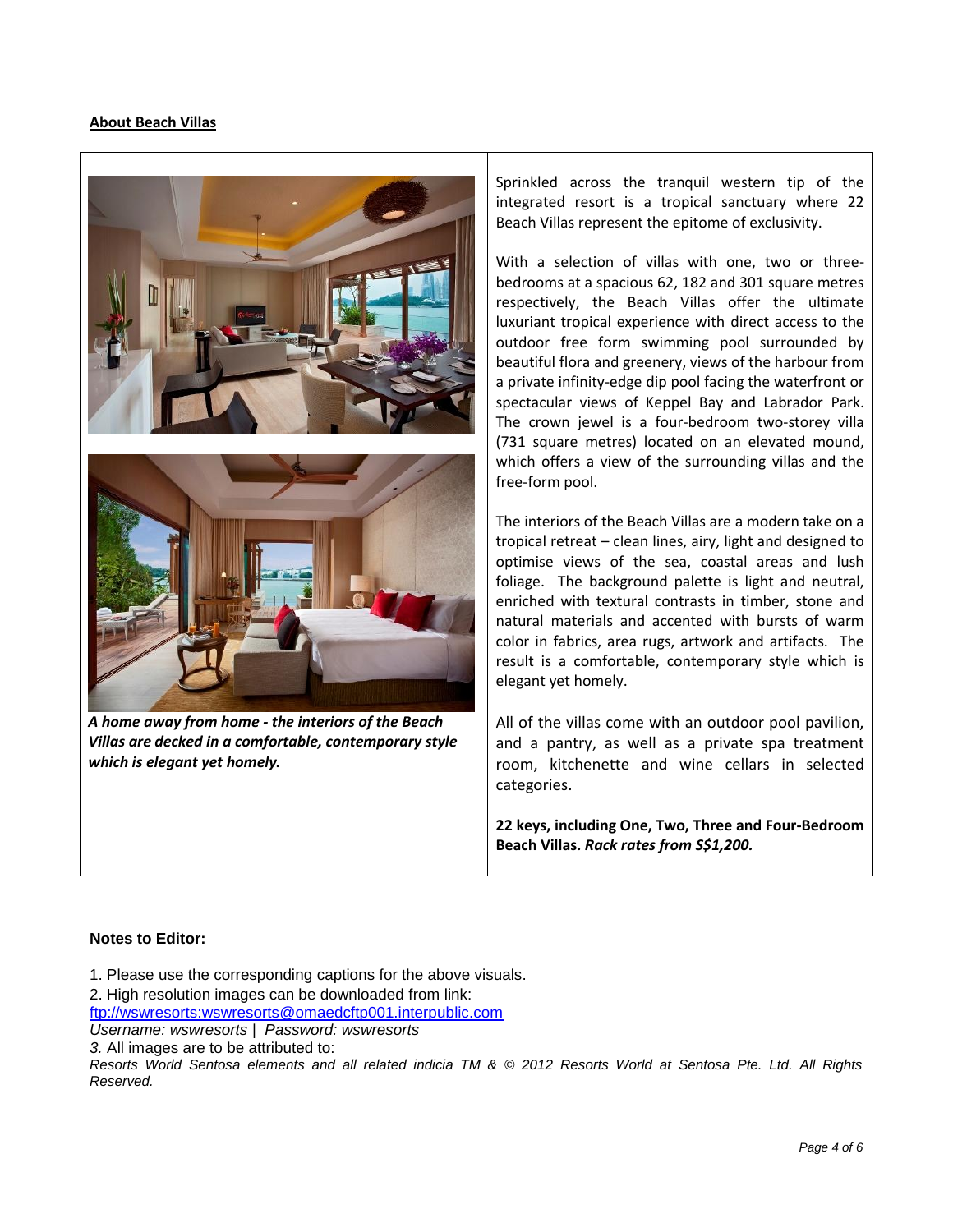# **About the design team behind Equarius Hotel and Beach Villas**

Behind the resort-style architectural design, plush interiors and lush tropical landscaping of RWS's Equarius Hotel and Beach Villas is a stellar design team of architects, interior designers and landscape artists. With a wealth of experience in developing both local and international award-winning projects, they have created the close-tonature and contemporary design that Equarius Hotel and Beach Villas represent.

# **Architecture:**

The iconic resort-style architecture of the seven-storey Equarius Hotel and the rustic-contemporary exteriors of the 22 Beach Villas are designed and conceptualised by award-winning American architectural firm - Michael Graves & Associates in collaboration with one of the most acclaimed architectural firms in Singapore, DP Architects Pte Ltd.

In the forefront of architecture and design since its founding in 1964, Michael Graves & Associates is known for its award-winning designs that range from the Walt Disney World Swan and Dolphin Hotels in Orlando and resorts in Costa Rica and Egypt, to famed lifestyle products for Alessi and Target, created by MGA"s sister company - Michael Graves Design Group. Michael Graves & Associates is the mastermind behind the overall concept of the 49-hectare RWS with its well-planned leisure and business spaces.

DP Architects was founded in Singapore in 1967 with a deep concern for the built environment and the need to create architecture of excellence that enriches the human experience and spirit. With over 40 years of architectural practice and a holistic approach that pairs design-consciousness with sensitive, innovative solutions to climate, site and context, DP Architects has established its presence as one of the leading architectural firms in Asia with a diverse portfolio of projects including Esplanade-Theatres on the Bay, The Dubai Mall, Singapore Sports Hub.

### **Interior Design:**

Leading the interior design for the Equarius Hotel lobby, its celebrity chef restaurant, Forest, as well as Beach Villas is Diana Simpson Design (DSD). Based in Sydney, Australia, DSD is a boutique interior design firm specialising in international luxury hotel and condominium design. They have designed luxury hotels around the world, including the Hyatt Regency Danang, Vietnam, New World Shanghai, China, Hyatt Regency Perth, Australia, Sheraton Grande Sukhumvit Bangkok, Thailand and Grand Hyatt Bali, Indonesia. Complementing the water views and natural beauty of the Beach Villa surroundings, the light, contemporary design deviates from overuse of dark-coloured timber ubiquitous in so many "tropical resorts", DSD enriched the neutral background palette with textural contrasts in natural materials and accent colours resulting in an elegant, but unpretentious style that offers the comfort of home in a tropical setting.

The interior design of the guest rooms at the Equarius Hotel is by Dpd + Pte Ltd, a Singapore-based firm of international stature. With the use of materials that are inspired from nature - from the sepia tones used in the design palette to the choice of wood grain-textured furniture and foliage patterned-finishings, the hotel rooms at Equarius Hotel are designed to exude a tropical colonial feel. Dpd + is known for its diverse portfolio of local and international projects which includes Singapore Press Holdings HQ, the United Overseas Land HQ, the Paragon Shopping Centre, Sofitel Luxury Westlake Hotel in Hanoi, the Le Meridien Hotel in Xiamen, Parkroyal Hotel in Saigon, the Address Hotel in Dubai Mall, Sheraton Perth and is currently involved in the A\*star Phase 2, Modena Service Apartments in Wuxi and Changzhou, the Singapore Embassy in KL, the Le Meridien Hotel in Jiaonan, China.

Both firms have brought the nature theme that is inherent to the two hotels to life by extending the experience from the outdoors to the indoors with their design.